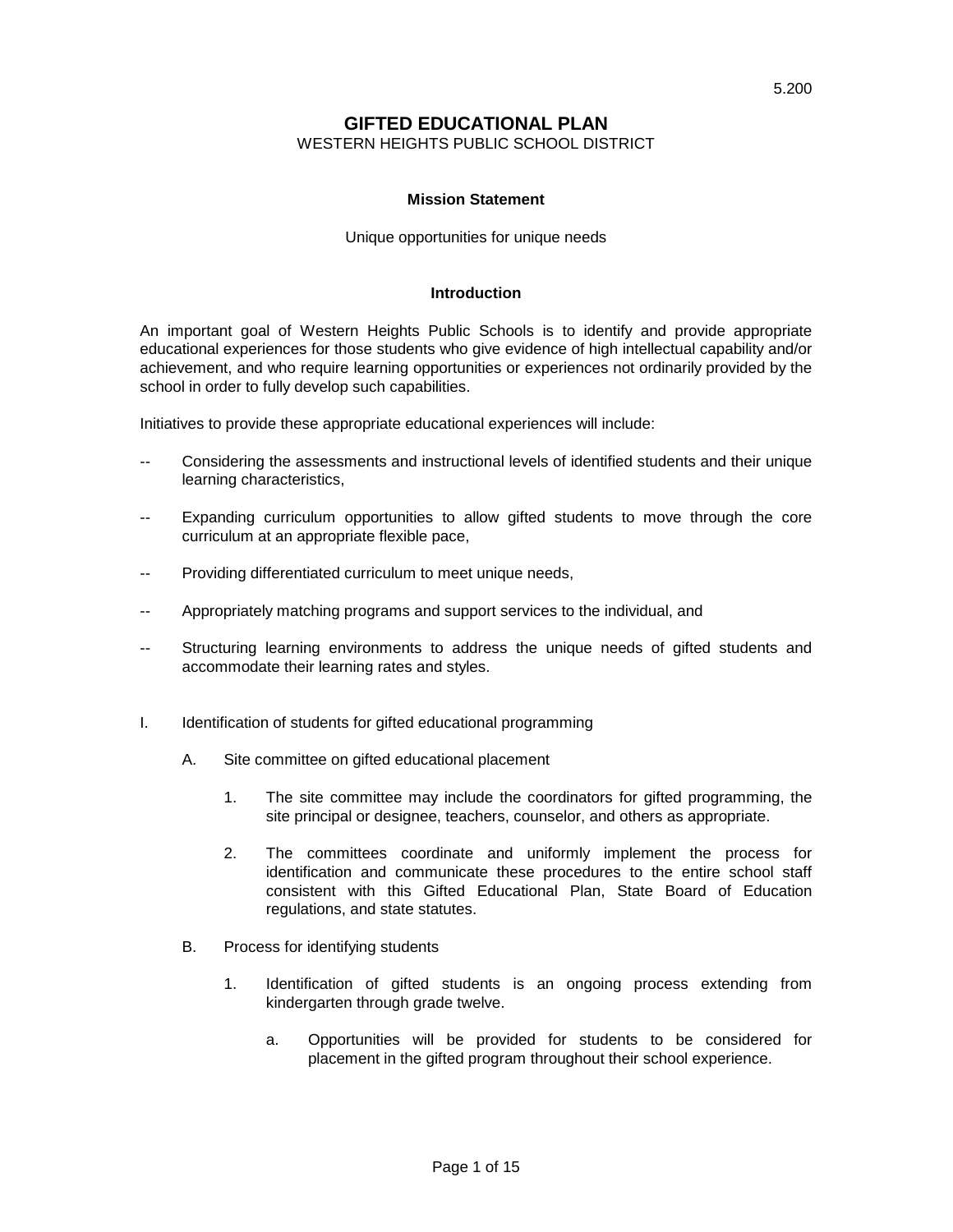- b. When students are identified as gifted within the Western Heights School District, that placement will be valid for the student's educational experience.
- c. Evaluation of the appropriateness of student's placement in gifted educational programming will be ongoing.
- d. Students may be removed from a program option which is not meeting their educational needs.
- e. Students whose needs are not met by their current placement will be considered for other programming options which may be more appropriate to their needs.
- f. Students who were identified as gifted and talented in another school district will be considered for identification and placement in a timely manner.
- g. Confidentiality procedures, as defined in local board policy, will be followed in regard to records of placement decisions and data on all nominated students.
- h. Records of placement decisions and data on all nominated students will be kept on file for a minimum of five years or for as long as needed for educational decisions.
- 2. Procedures used in the identification and placement process will be nondiscriminatory with respect to race, gender, economic background, national origin, or disabilities.
- 3. Nominations will be sought from a wide variety of sources, such as: professional educators, parents, community members, peers, self, and others as appropriate.
- 4. Data will be collected about nominated students from a variety of sources. These sources may include:
	- a. Testing Methods
		- i. Standardized ability tests
		- ii. Achievement tests, both norm and criterion referenced
		- iii. Others as appropriate
	- b. Non-testing Methods
		- i. Checklists (e.g., Renzulli-Hartman, Scales for Rating the Behavioral Characteristics of Superior Students)
		- ii. Student work portfolios
		- iii. Student achievement (e.g., grades, honors, community involvement)
		- iv. Others as appropriate
- 5. Student placement will be made in programming options appropriate to the student's educational needs, interests, and/or abilities with parental approval.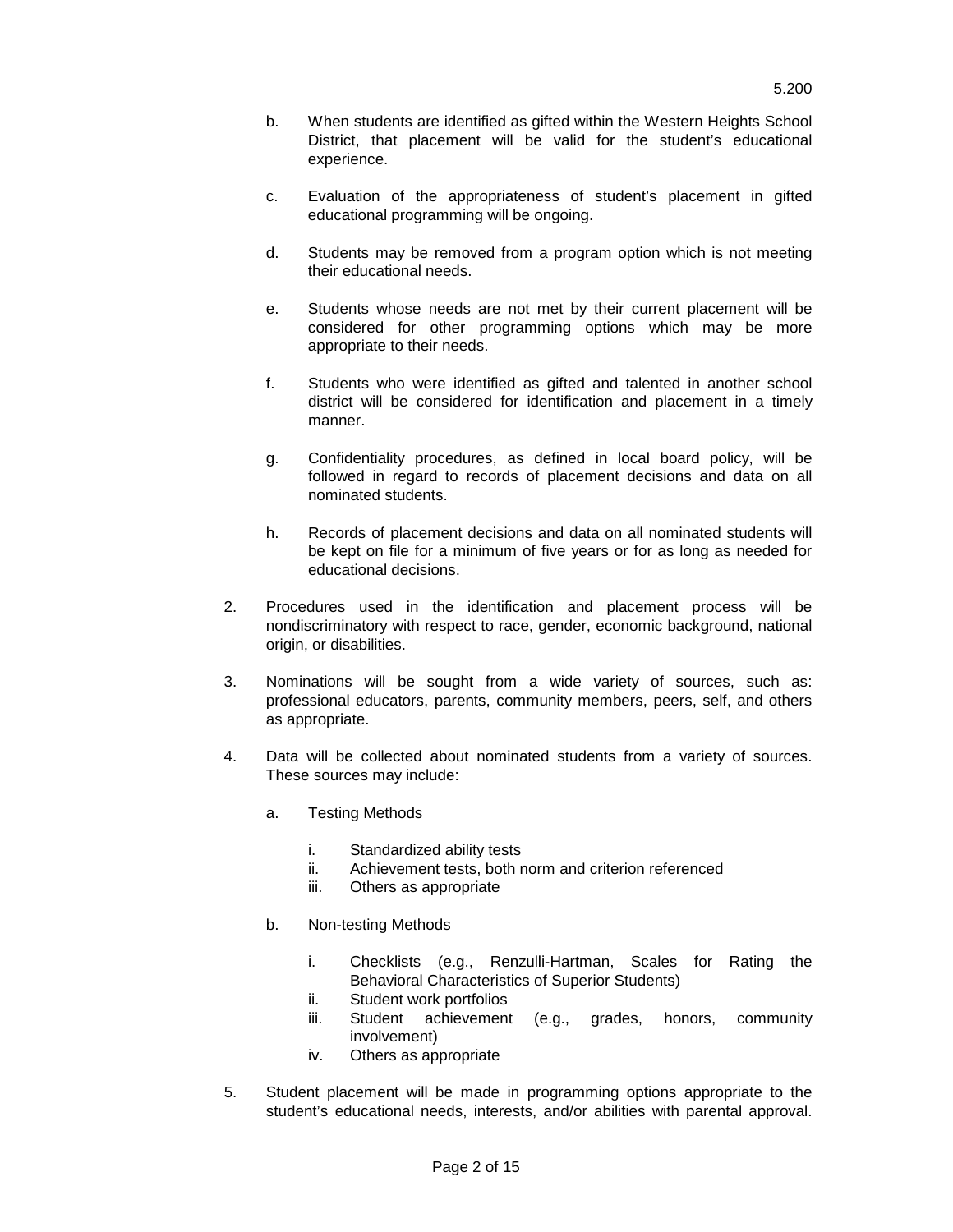Instructionally useful information about individual students obtained during the identification process will be communicated to the appropriate members of the instructional staff regardless of final placement. Students will be placed in gifted programming options as follows:

- a. Students in kindergarten through twelfth grade with total scores at or above 97% (e.g., combined performance and verbal) on an individual test of intelligence will be automatically placed into appropriate gifted programming options with parental approval.
- b. Students in grade three through twelve with a composite score at or above 97% on a nationally standardized test of intellectual ability (according to Oklahoma Statute) or a standardized test of achievement (according to district policy) will be automatically placed into appropriate gifted programming options with parental approval.
- c. Students in third through twelfth grades with a composite score of 94% to 96% on a nationally standardized test of achievement and a nomination will be referred for individual intelligence testing with parental approval.
- d. Students in grades kindergarten through twelve who have been nominated and do not meet single score testing criteria will be considered by a site-based placement committee. The committee will consider the test data and the non-testing methods as listed above and make a recommendation regarding placement.
- 6. The identification and placement process includes parental involvement.
	- a. Parents will be asked to grant written permission for individual testing.
	- b. An additional evaluation will be available upon parent request.
	- c. Parents will be given written notice that their child has been identified for placement in gifted educational programming.
	- d. Parents will be provided with a summary of the gifted education programming to be offered their child.
	- e. Parents may appeal a placement decision with which they disagree. Appeals will be made to the site committee. Further appeals may be made to the district program coordinator.
- II. Differentiated Education
	- A. Differentiated education includes multiple programming options and curriculum which is modified in pace, breadth, and depth.
		- 1. Programming Options
			- a. Programming Options will be coordinated by the gifted education coordinators to guide the development of gifted students from the time they are identified through graduation from high school.
			- b. Students will participate in programming options based on their abilities, needs, and interests.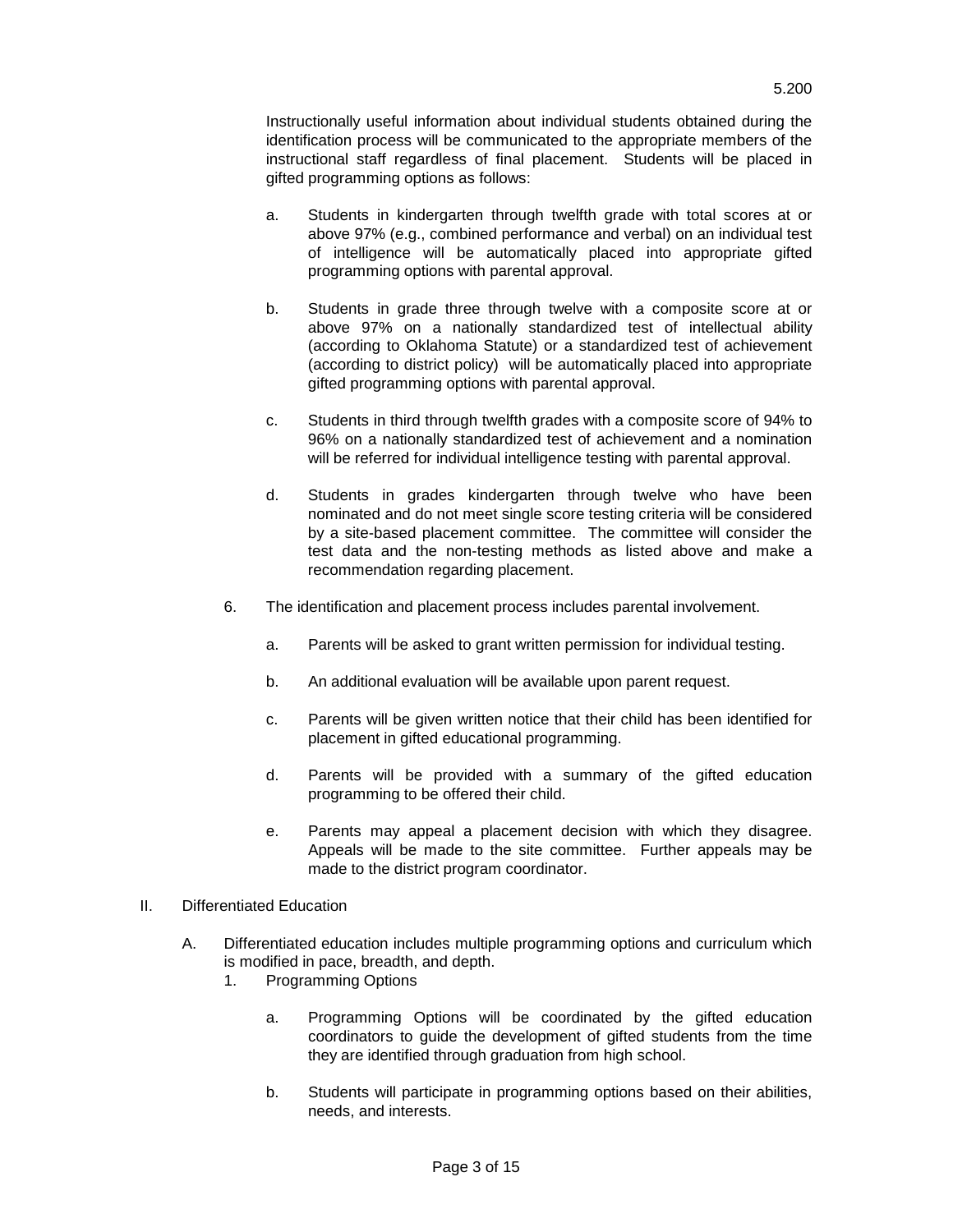child educational programming is ongoing and a part of the school schedule. Identified students will be provided an appropriate differentiated education within three weeks of the beginning of the school year.

- d. The following are some of the programming options that may be considered and/or included for each identified student. Other appropriate options not specifically stated here may be considered.
	- i. Appropriate Flexible Pacing--Practices designed to allow students to progress through the curriculum and/or grade levels at a rate faster than the average. When advanced content courses are taken, it will be noted on student transcripts.
		- -- Individualization of Instruction--Instruction of an individual student focused on the specific educational needs of that student.
		- -- Proficiency Based Promotion--Elementary or secondary students advancing one or more levels in a curriculum area by demonstrating proficiency at the 90% level or above on designated assessments. See Western Heights Proficiency Based Promotion-Policy number 4.501.
		- -- Early Admission (Kindergarten)--Underage children who reside in the district may through appropriate screening be admitted to kindergarten based on certain criteria (70 O.S. 1- 114).
		- -- Honors Classes--Classes which include differentiated curriculum and accelerated content designed for able students. These classes are primarily self-selecting and not necessarily limited to identified gifted students.
		- -- Independent Study--Individually contracted in depth study of a topic; also a course or unit of study taken through an individual arrangement.
		- -- Continuous Progress--The content and pacing of curriculum and instruction should be matched to students' abilities and needs. Students should be moved ahead on the basis of mastery. This progress should be communicated through the student's permanent record.
		- Cluster or Instructional Enrichment Groups--Any classroom with a group of able learners purposefully organized for differentiated instruction.
		- Cross Age Groups--Opportunity should be available for a student to work in an advanced grade-level setting with one or more students sharing a similar readiness for the learning task and performance expectations.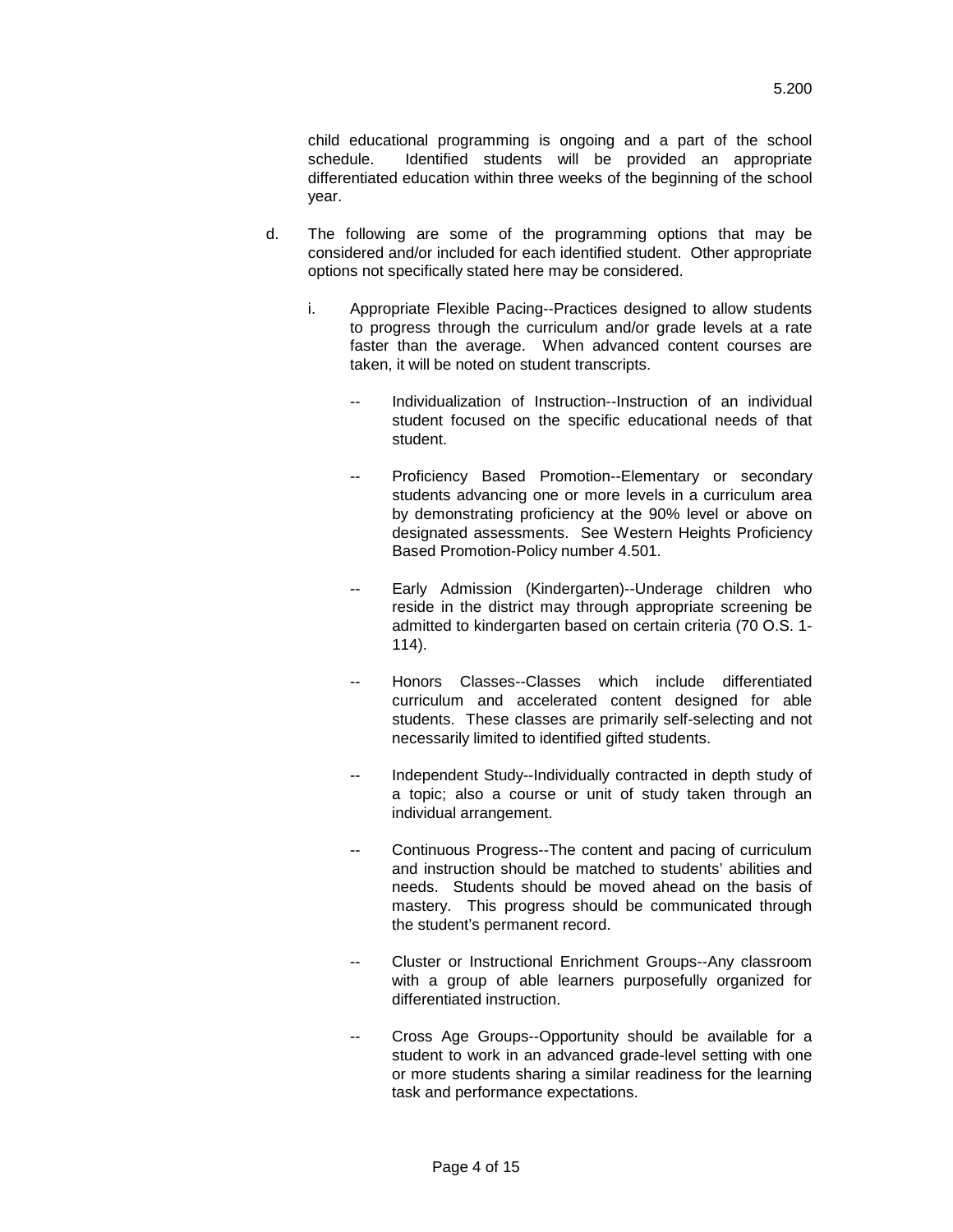- Curriculum Compacting--A system designed to adapt the regular curriculum to meet the needs of above average students by either eliminating previously mastered work or streamlining work that may be mastered at a faster pace. The time gained may be used to provide students with appropriate enrichment and/or acceleration experiences.
- -- Dual Enrollment--Qualified students taking middle level or high school courses while at the elementary level or high school courses while at the middle level.
- Concurrent Enrollment--Qualified students taking college courses concurrently while in high school.
- Advanced Placement Courses--College-level courses provided at the secondary level for which students may receive college credit by examination (administered by the Advanced Placement Program of the College Board).
- Correspondence Courses--Credit granted for High School courses taken by correspondence through an approved university.
- ii. Enrichment--Experiences provided that are supplemental to the established curriculum and which are purposefully planned with the needs, interests, and capabilities of particular students in mind.
	- Enrichment of Content in the Regular Classroom--Experiences provided in the regular classrooms that are supplemental to the established curriculum. (e.g., learning centers, guest speakers, cultural presentations, community excursions)
	- -- Mentorships and Shadowing--Programs pairing individual students with someone who has advanced skills and experiences in a particular discipline and can serve as a guide, advisor, counselor, and role model.
	- -- Seminars--Special short-term sessions where students focus on one area of study.
	- Resource Room--A class for students released from their regular classroom on a scheduled basis to work with a teacher trained in the education of the gifted.
	- Creative and Academic Competitions--Organized opportunities for students to enter local, regional, state, or national contests in a variety of areas. (e.g., science fair, spelling bee, math counts, geography bee, invention convention, engineering fairs, academic bowls)
	- -- Interest Groups--Any group organized from one or more classrooms on the basis of interest in a topic; usually short term in duration.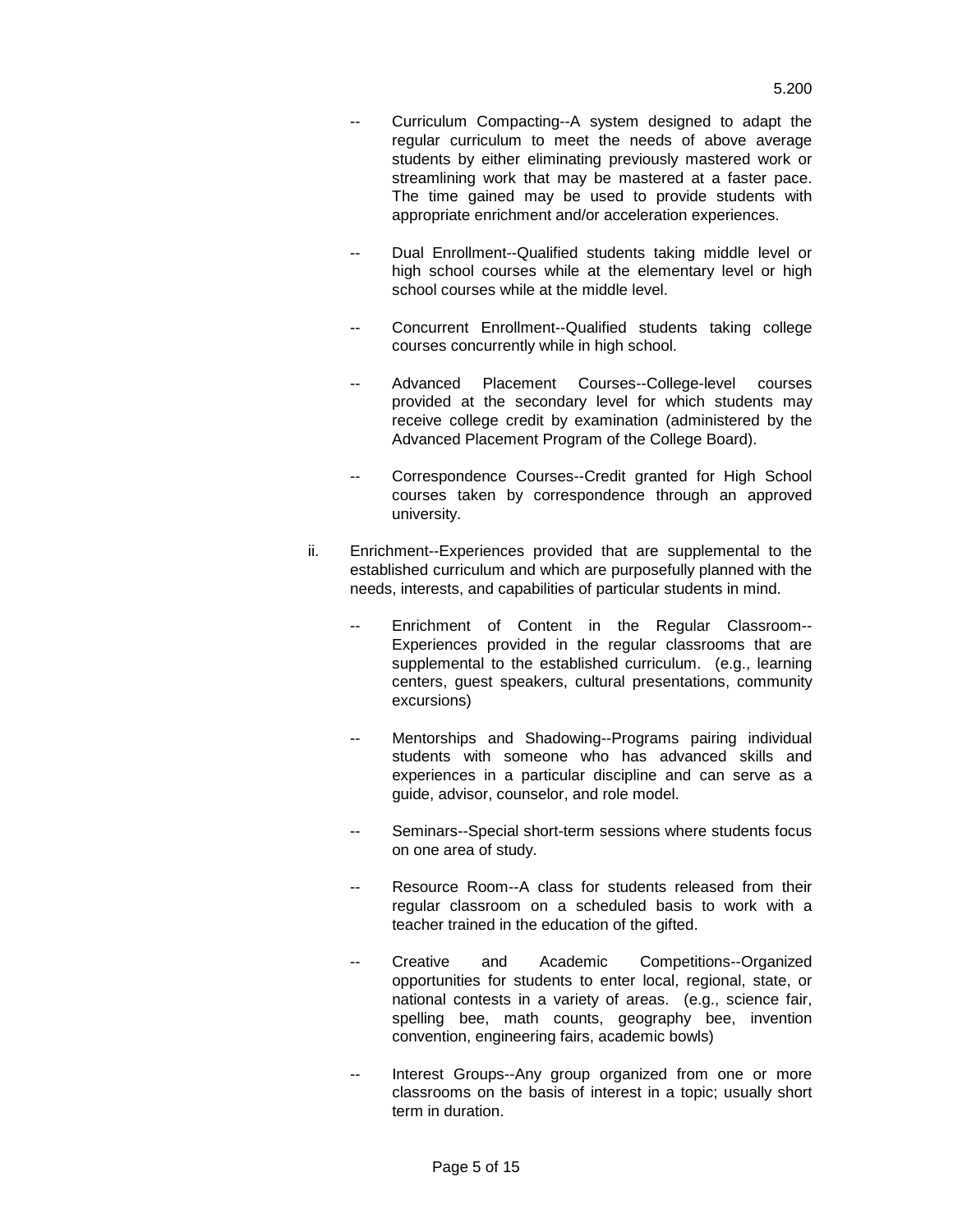- Field Trips/Community Excursions--Opportunities to interact with community resources and individuals. These excursions should be linked to the curriculum provided for gifted and talented students.
- iii. Academic/Social Support--Planned activities which address the specific academic and social/emotional needs of the gifted.
	- -- Transition from elementary to secondary levels--Cooperative planning between the elementary and secondary gifted coordinators for identified 6th graders to meet with Junior High faculty and activity sponsors, and for parent conferences to discuss 7th grade course selection and experiences.
	- -- Academic Talent Searches--Conducted by Duke University and the University of Colorado to identify academically talented youth and inform them about their abilities and academic options.
	- Guidance and Counseling--Focusing on academic course selections, study skills, tutoring (giving or receiving), adjustment to rigorous course work, underachievement issues, personal development, and post high school education.
	- -- Pre-college guidance--Assistance with preparing for and interpreting the results of admissions tests, attending college fairs, visiting colleges, selecting a college; and organizing applications for admissions, scholarships, and financial aid.
	- Leadership Potential--Encouraging students to participate in school and community leadership positions.
	- -- High School Resume--Compiling the individual students' list of honors, awards, leadership positions, community service, and activities
	- -- Resources and Information--Providing information and assistance for students interested in contests, scholarships, auditions, summer enrichment programs, special schools (Oklahoma School of Science and Mathematics), international student exchange programs, and community involvement opportunities.
- 2. Curriculum
	- A. Curriculum for the gifted extends or replaces the regular curriculum.
	- B. Curriculum is differentiated in content, process, and/or product.
		- 1. Content is differentiated in breadth, depth, and/or pace.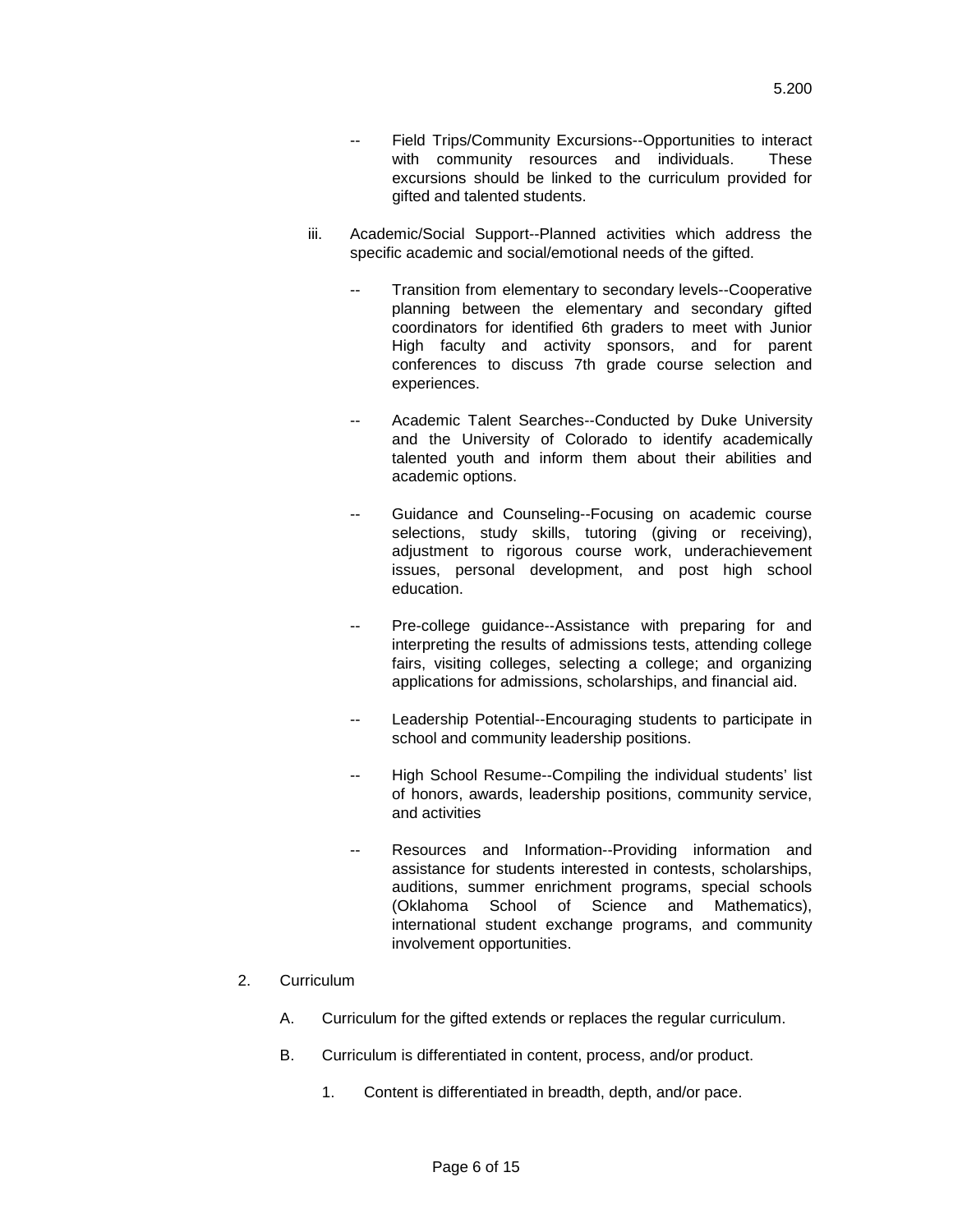- 2. Processes for gifted students stress creativity and higher level thinking skills.
- C. Curriculum is planned to assure continuity.
- III. Staff Development

Teachers whose duties include direct involvement with gifted and talented students, administrators, responsible for gifted educational programming, and gifted educational program coordinators shall participate in inservice training or college training designed to educate and assist them in the area of gifted education. Examples of such staff development may include, but are not limited to, courses designed to increase teaching of higher level thinking skills, identification of gifted and talented students, problem finding and problem solving skills, learning styles, thematic instruction, etc...

- IV. Evaluation
	- A. A systematic plan for on-going evaluation is part of program planning and implementation. An on-going evaluation process will be established by the Local Advisory Committee on Gifted Education. The district plan will include an evaluation process. Previous evaluations will be used to help determine appropriate program planning.
	- B. Students, teachers, parents, and administrators will annually evaluate gifted educational programming. Evaluation results from a variety of data will be communicated in a timely and meaningful way to program decision makers and, as appropriate, to students, parents, and the public.
	- C. The evaluation process assesses each component of gifted educational programming. These include:
		- 1. Identification,
		- 2. Instructional program,
		- 3. Professional development,
		- 4. Teacher selection,
		- 5. Community involvement,
		- 6. Program management, and<br>7. The evaluation process.
		- The evaluation process.
	- D. The evaluation process will focus upon the appropriateness of educational programming provided for gifted students.
	- E. A plan for evaluation will be developed at the time the programming option is planned, specifying data to be collected and personnel responsible for analysis of the data.
	- F. Data for evaluation will be obtained from a variety of instruments, procedures, and information sources. Some examples of areas in which evaluation information may be obtained may include but are not limited to, achievement test scores, number of students applying for proficiency based promotion, gifted student drop-out rate, etc...
	- G. Student progress will be assessed, with attention to mastery of content, higher level thinking skills and creativity.
	- H. Advanced content courses will be noted on student transcripts.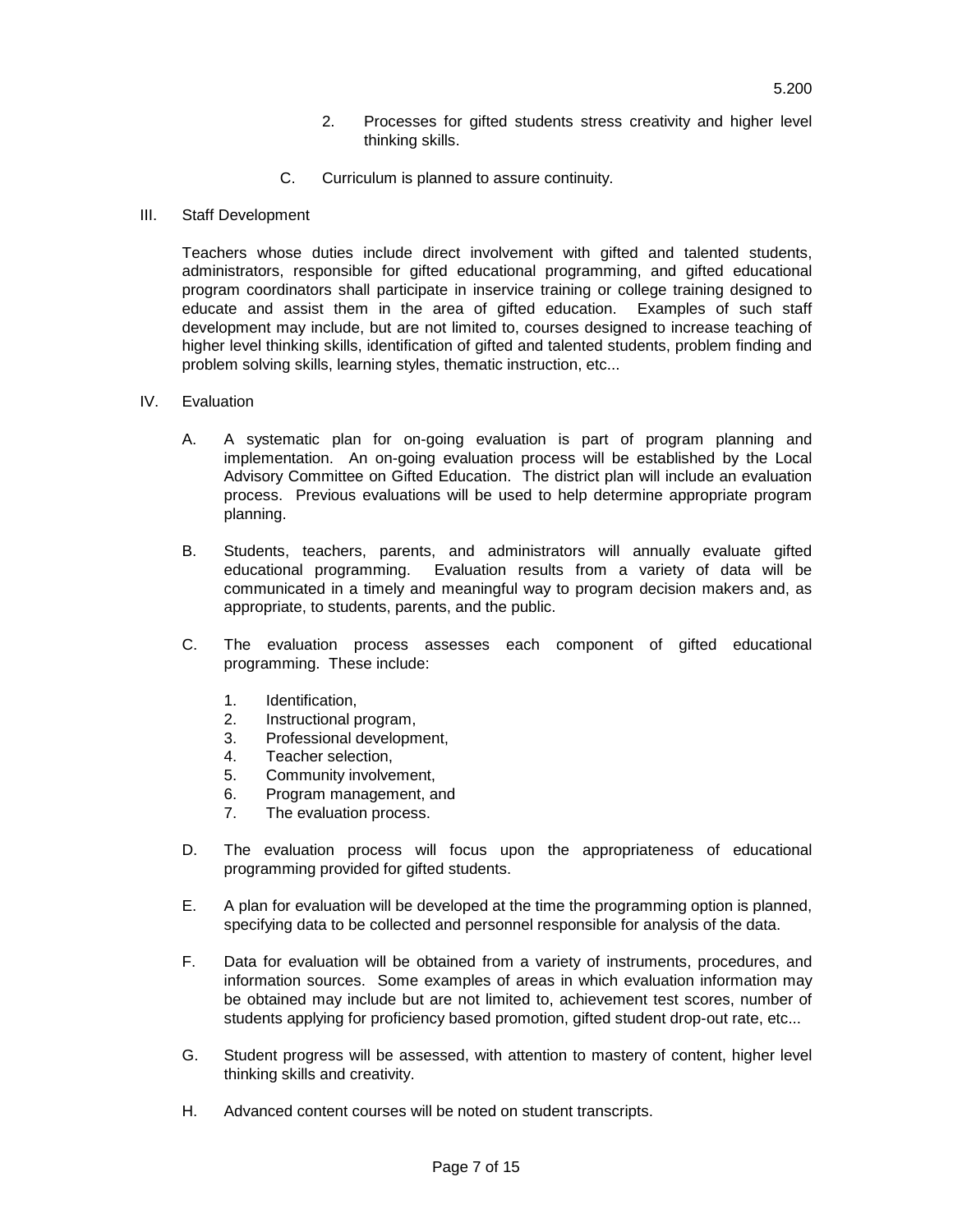- V. Local Advisory Committee
	- A. The Local Advisory Committee members will be appointed by the Board of Education upon the recommendation of the superintendent. The committee will consist of at least three (3) but no more than eleven (11) members, at least one-third (1/3) of whom shall be selected from a list of nominations submitted by associations whose purpose is
	- B. The Local Advisory Committee will be demographically representative of the community.

advocacy for gifted and talented children. [70 O.S. 1210.308(A)]

- C. The Local Advisory Committee will be appointed no later than September 15 of each school year for two-year terms and will consist of parents of children identified as gifted and talented and community members who may be, but are not required to be, parents of students within the district. [70 O.S. 1210.308(A)]
- D. The first meeting will be called by the superintendent no later than October 1 of each year. At this meeting, the committee will elect a chair and a vice-chair.
- E. The advisory committee will meet at other times during the year as necessary in meeting space furnished by the district. All meetings of the committee will be subject to the provisions of the Oklahoma Open Meeting Act.
- F. The school district will furnish staff that has training in gifted education for the advisory committee.
- G. The Local Advisory Committee will assist in the formulation of district goals for gifted education, assist in development of the district plan for gifted child educational programming, assist in preparation of the district report on gifted child educational programming, and perform other advisory duties as requested by the board of education. [70 O.S. 1210.208(C)]
- VI. Qualifications and responsibilities of gifted child educational program staff
	- A. Qualifications of staff:
		- 1. Teachers hold a valid Oklahoma teaching certificate appropriate to the grade level(s) included in the program.
		- 2. Gifted educational program coordinators hold a valid Oklahoma teaching certificate.
		- 3. Minimum of three years previous experience in teaching the Gifted and Talented and/or nine hours of Master level courses on college transcript that are included in the State of Oklahoma Gifted and Talented endorsement.
		- 4. In addition, the teacher should demonstrate:
			- a. Knowledge of commonly used tests of cognitive and effective performance that have application to gifted and talented students.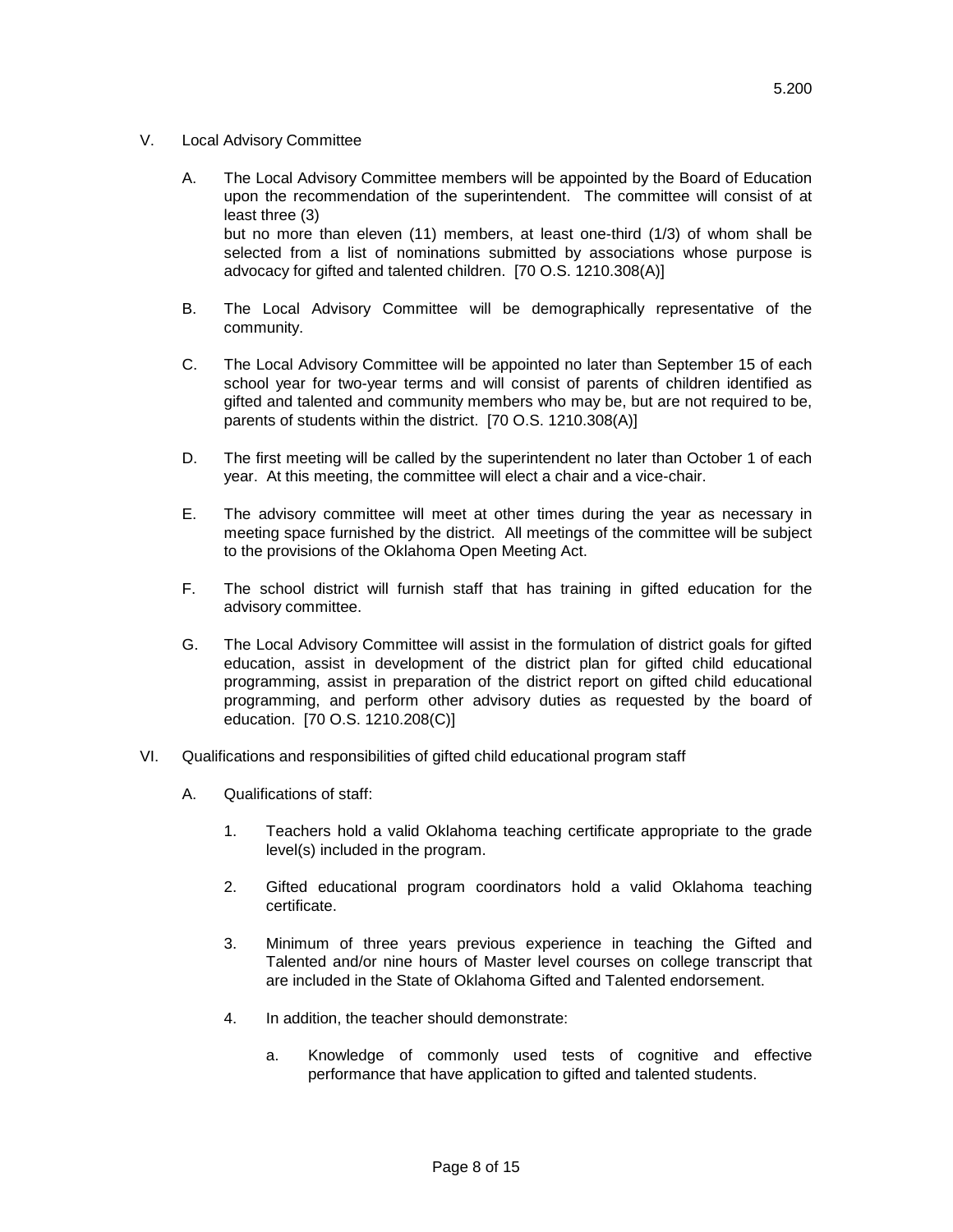- b. Knowledge of assessment processes and the development of an instructional program built upon these processes.
- c. Knowledge of general characteristics, etiologies, and needs of gifted and talented students from a development perspective that require educational adaptations.
- d. Knowledge of special subgroups of gifted and talented students (e.g. underachieving, culturally different handicapped) that require special identification procedures, planning, and programming.
- e. Knowledge of models of communication and consultation with parents and key professionals.
- f. Ability to plan sequential differentiated curriculum units and execute them with a group of gifted and/or talented students.
- g. Ability to design an educational plan for an individual or groups of gifted and talented students that takes into account individual strengths and needs.
- B. Responsibilities of gifted educational program staff:
	- 1. A designated central office administrator will be responsible for working with the Local Advisory Committee, overseeing coordinators for gifted education and their plans, and filing such reports and information as are required by the State Department of Education relative to gifted educational programming.
	- 2. The Coordinators for Gifted Education will be responsible for working with the Local Advisory Committee coordinating gifted educational programming related to the district gifted plan and completing such reports and information as required by the district coordinator for gifted educational programming.
	- 3. The Local Advisory Committee will work with the Coordinators to develop the gifted plan each year.
	- 4. Delivery is addressed by both the regular classroom teachers and the Gifted Education Coordinators. They should work closely together to implement appropriate flexible pacing, plan enrichment, coordinate resources, and facilitate academic/social support when needed.
		- a. The Gifted Education Coordinators will provide professional support through modeling, consultation, collaborative problem solving, inservice training, and assisting classroom teachers to find and secure resource material and/or resource persons.
		- b. The Gifted Education Coordinators are responsible for coordinating gifted student identification, monitoring student progress, and record maintenance.
		- c. Classroom teachers will have, and provide upon request, documentation demonstrating that curriculum has been and continues to be modified in pace, breadth, and depth.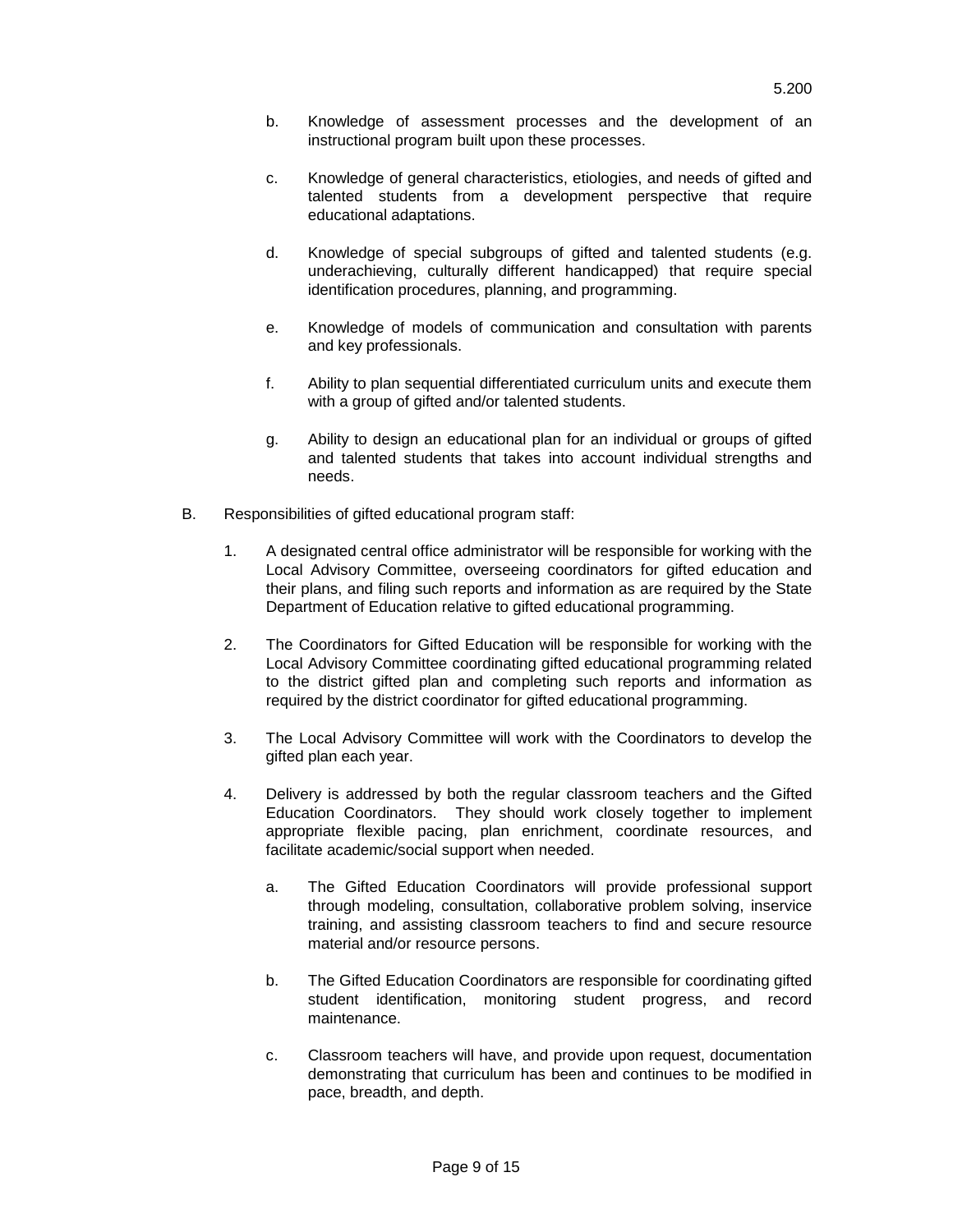#### VII. Budget

- A. The Coordinators for gifted education, in conjunction with the Local Advisory Committee and district administration, will prepare a budget for gifted educational programming as a part of the district gifted plan.
- B. The district budget for gifted education will be prepared on forms required by the State Department of Education and submitted as required.
- C. The budget for gifted education will be approved by the Board of Education before filing with the State Department of Education.
- VIII. Expenditures Report
	- A. An expenditures report for the previous school year will be submitted by the superintendent to the State Department of Education by August 1 of each year as required by 70 O.S. 1210.307(D).
	- B. The report will outline the expenditures made by the district during that year for gifted child educational programming. [70 O.S. 1210.307(D)]
	- C. The report will identify expenditures by major object codes and program classifications pursuant to the Oklahoma Cost Accounting System.

Adopted: 02-04-91 Revised: 03-11-91 Revised: 02-06-95 Revised: 02-12-01 Revised: 09-10-02 Revised: 10-09-06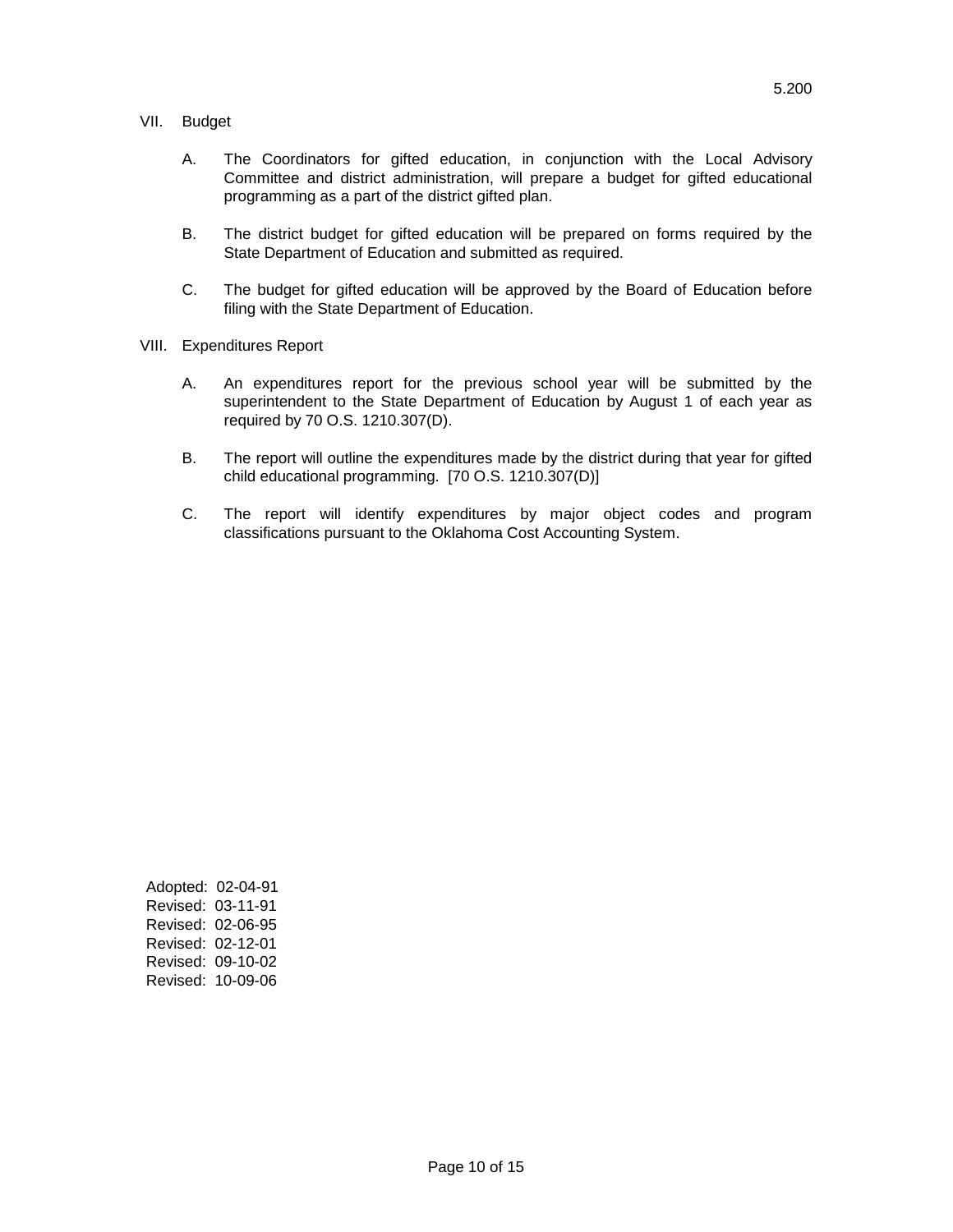## **PARENT NOMINATION**

| Name of  | Grade<br>_Age________      |
|----------|----------------------------|
|          | School____________________ |
| Parent's | Phone___________________   |
| Address  |                            |

The following is a list of characteristics that intellectually gifted children possess. No gifted child will possess all of these characteristics. We are interested in the characteristics you have observed in your child. In relationship to the typical child in your neighborhood, please circle a number for each item which best describes your child. 3 – has this trait to a high degree; 2 – compares with the typical child; 1 – has this trait less than the typical child.

| 1.  |                                                                                    |  |
|-----|------------------------------------------------------------------------------------|--|
| 2.  |                                                                                    |  |
| 3.  |                                                                                    |  |
| 4.  |                                                                                    |  |
| 5.  |                                                                                    |  |
| 6.  |                                                                                    |  |
| 7.  | Asks reasons why – questions almost everything, has a great deal of curiosity3 2 1 |  |
| 8.  |                                                                                    |  |
| 9.  |                                                                                    |  |
| 10. |                                                                                    |  |
| 11. |                                                                                    |  |
| 12. |                                                                                    |  |
| 13. |                                                                                    |  |
| 14. |                                                                                    |  |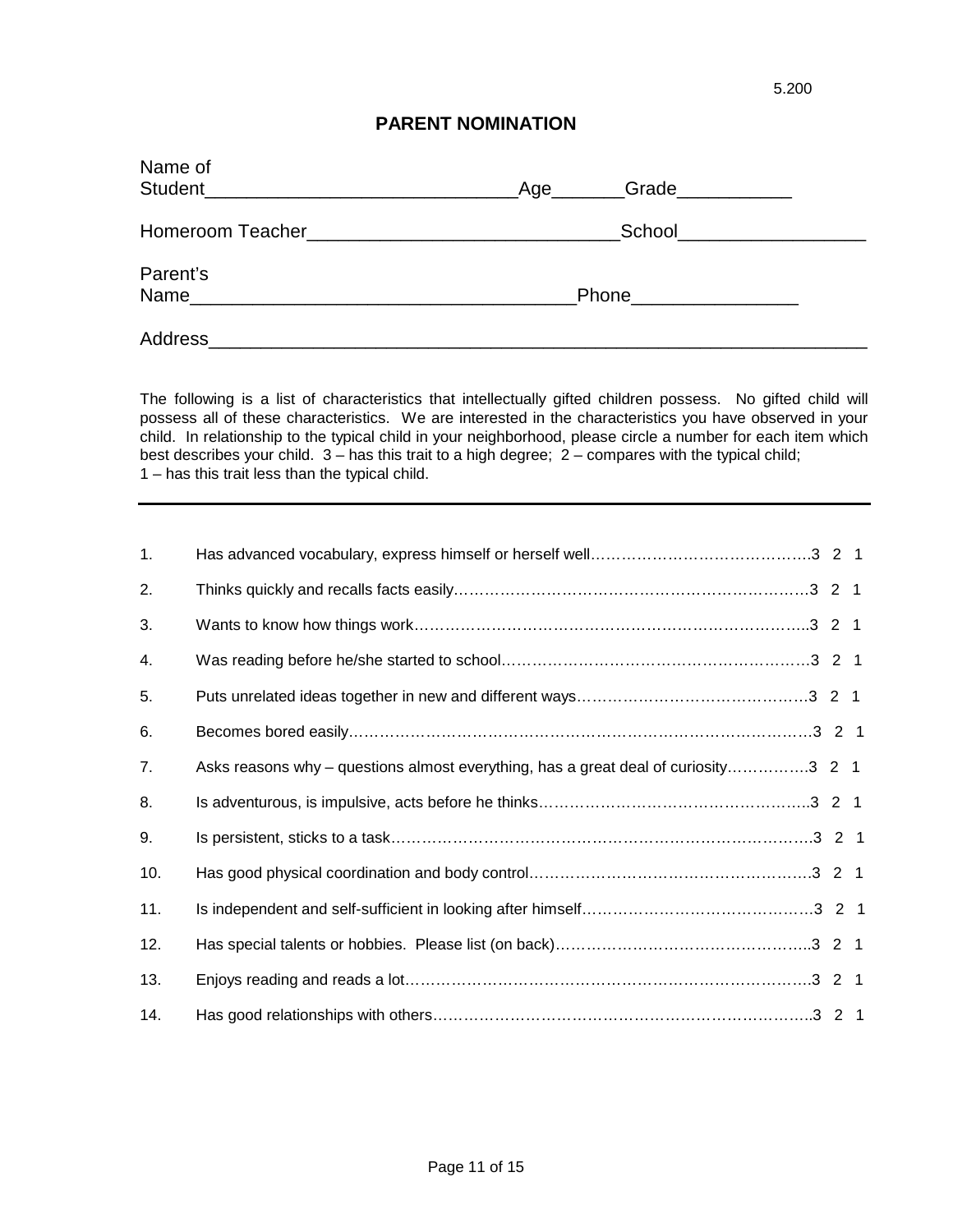# **Parent Nomination Form – Kindergarten**

| Name of<br>Student | $\sim$ and $\sim$ and $\sim$ and $\sim$ and $\sim$ and $\sim$ and $\sim$ and $\sim$ and $\sim$ and $\sim$ and $\sim$ and $\sim$ and $\sim$ and $\sim$ and $\sim$ and $\sim$ and $\sim$ and $\sim$ and $\sim$ and $\sim$ and $\sim$ and $\sim$ and $\sim$ and $\sim$ and $\sim$<br>Age_ |
|--------------------|----------------------------------------------------------------------------------------------------------------------------------------------------------------------------------------------------------------------------------------------------------------------------------------|
| Address            |                                                                                                                                                                                                                                                                                        |
| School             | Grade                                                                                                                                                                                                                                                                                  |

### Parent's Name\_\_

Instructions: In relationship to the typical child in your neighborhood, please circle a number for each item which best describes your child: 5-has this trait to a high degree; 4-has this trait more than the typical child; 3-compares with typical child; 2-has this trait less than the typical child; 1-lacks this trait.

| 1.  |                                                                                       |  |  |
|-----|---------------------------------------------------------------------------------------|--|--|
| 2.  |                                                                                       |  |  |
| 3.  |                                                                                       |  |  |
| 4.  |                                                                                       |  |  |
| 5.  |                                                                                       |  |  |
| 6.  |                                                                                       |  |  |
| 7.  |                                                                                       |  |  |
| 8.  |                                                                                       |  |  |
| 9.  |                                                                                       |  |  |
| 10. |                                                                                       |  |  |
| 11. |                                                                                       |  |  |
| 12. |                                                                                       |  |  |
| 13. |                                                                                       |  |  |
| 14. |                                                                                       |  |  |
| 15. |                                                                                       |  |  |
| 16. |                                                                                       |  |  |
| 17. |                                                                                       |  |  |
| 18. | Is aware of his surroundings and what is going on around him5 4 3 2 1                 |  |  |
| 19. |                                                                                       |  |  |
| 20. | Wants to do things for himself early – example: dressing and feeding himself5 4 3 2 1 |  |  |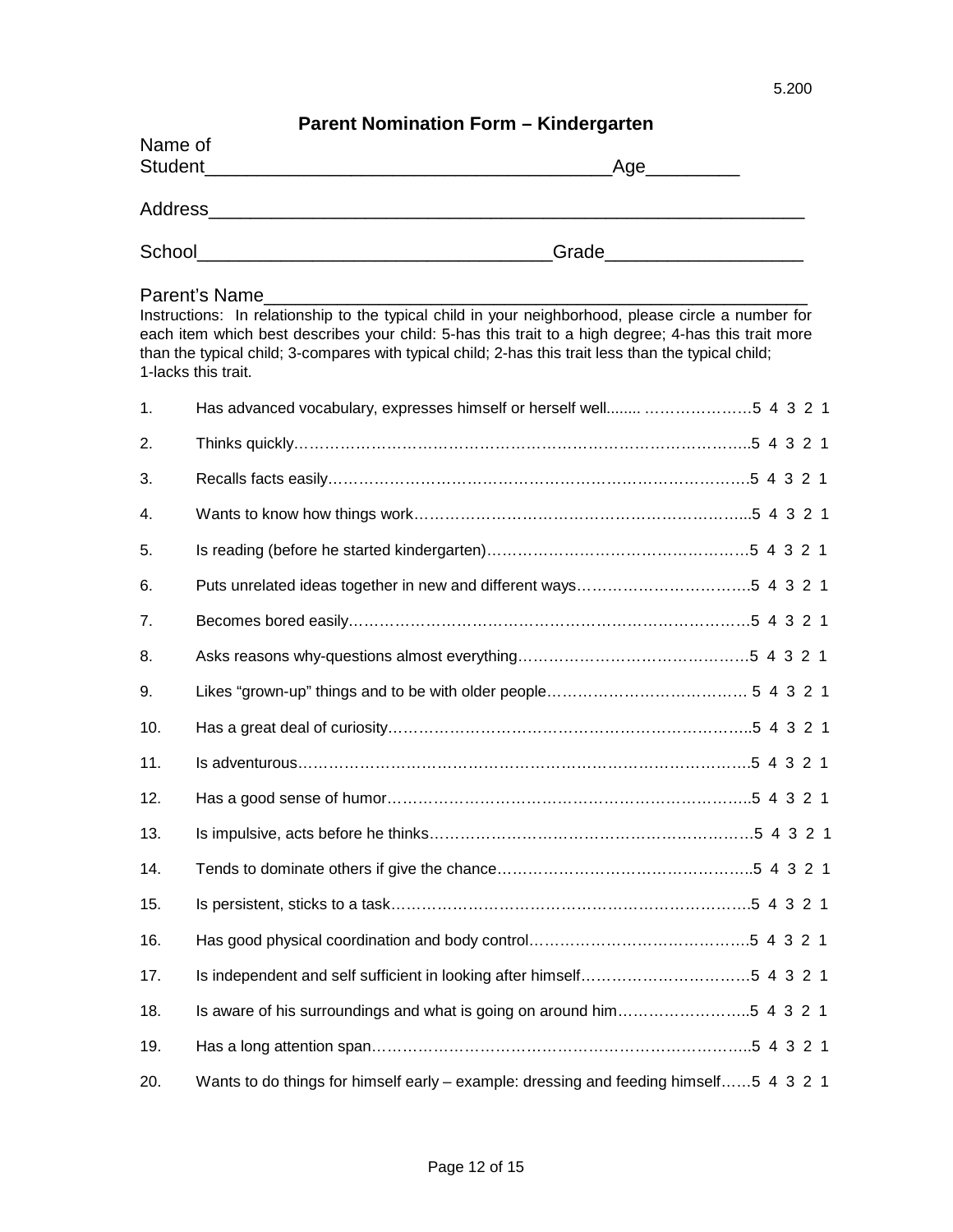### **Scales for the Rating Behavioral Characteristics of Superior Students**

### **Joseph S. Renzulli/Linda H. Smith/ Alan J. White/ Carolyn M. Callahan/Robert K. Hartman**

|    |                                                                                                                                                                                                                                              |          |  |                                                | Months |  |  |
|----|----------------------------------------------------------------------------------------------------------------------------------------------------------------------------------------------------------------------------------------------|----------|--|------------------------------------------------|--------|--|--|
| I. | Learning Characteristics                                                                                                                                                                                                                     | or Never |  | Seldom Occasionally Considerably Almost Always |        |  |  |
| 1. | Has unusually advanced vocabulary for age or<br>grade level; uses terms in a meaningful way;<br>has verbal behavior characterized by "richness"<br>of expression, elaboration and fluency.                                                   |          |  |                                                |        |  |  |
| 2. | Possesses a large storehouse of information<br>about a variety of topics (beyond the usual<br>interests of youngsters his age).                                                                                                              |          |  |                                                |        |  |  |
| 3. | Has quick mastery and recall of factual<br>information.                                                                                                                                                                                      |          |  |                                                |        |  |  |
| 4. | Has rapid insight into cause-effect relationships;<br>tries to discover the how and why of things; asks<br>many provocative questions (as distinct from<br>informational or factual questions); wants to know                                |          |  |                                                |        |  |  |
| 5. | what makes things (or people) "tick".<br>Has a ready grasp of underlying principles and can<br>quickly make valid generalizations about events,<br>people or things; looks for similarities and<br>differences in events, people and things. |          |  |                                                |        |  |  |
| 6. | Is a keen and alert observer; usually "sees" or "gets<br>more" out of a story, film, etc. than others.                                                                                                                                       |          |  |                                                |        |  |  |
| 7. | Reads a great deal on his own, usually prefers adult<br>level books; does not avoid difficult material; may<br>show a preference for biography, autobiography,<br>encyclopedias and atlases.                                                 |          |  |                                                |        |  |  |
| 8. | Tries to understand complicated material by separating<br>it into its respective parts; reasons things out for<br>himself; sees logical and common sense answers.<br>Additional<br>Comments:                                                 |          |  |                                                |        |  |  |

Based upon my professional judgement, I\_\_\_\_\_\_do believe \_\_\_\_\_\_\_do not believe that there is a strong likelihood that this child has an IQ within the gifted range and requires further intellectual assessment.

**Signature** 

\_\_\_\_\_\_\_\_\_\_\_\_\_\_\_\_\_\_\_\_\_\_\_\_\_\_\_\_\_\_\_\_\_\_\_\_\_\_\_

Submit this form to the school counselor.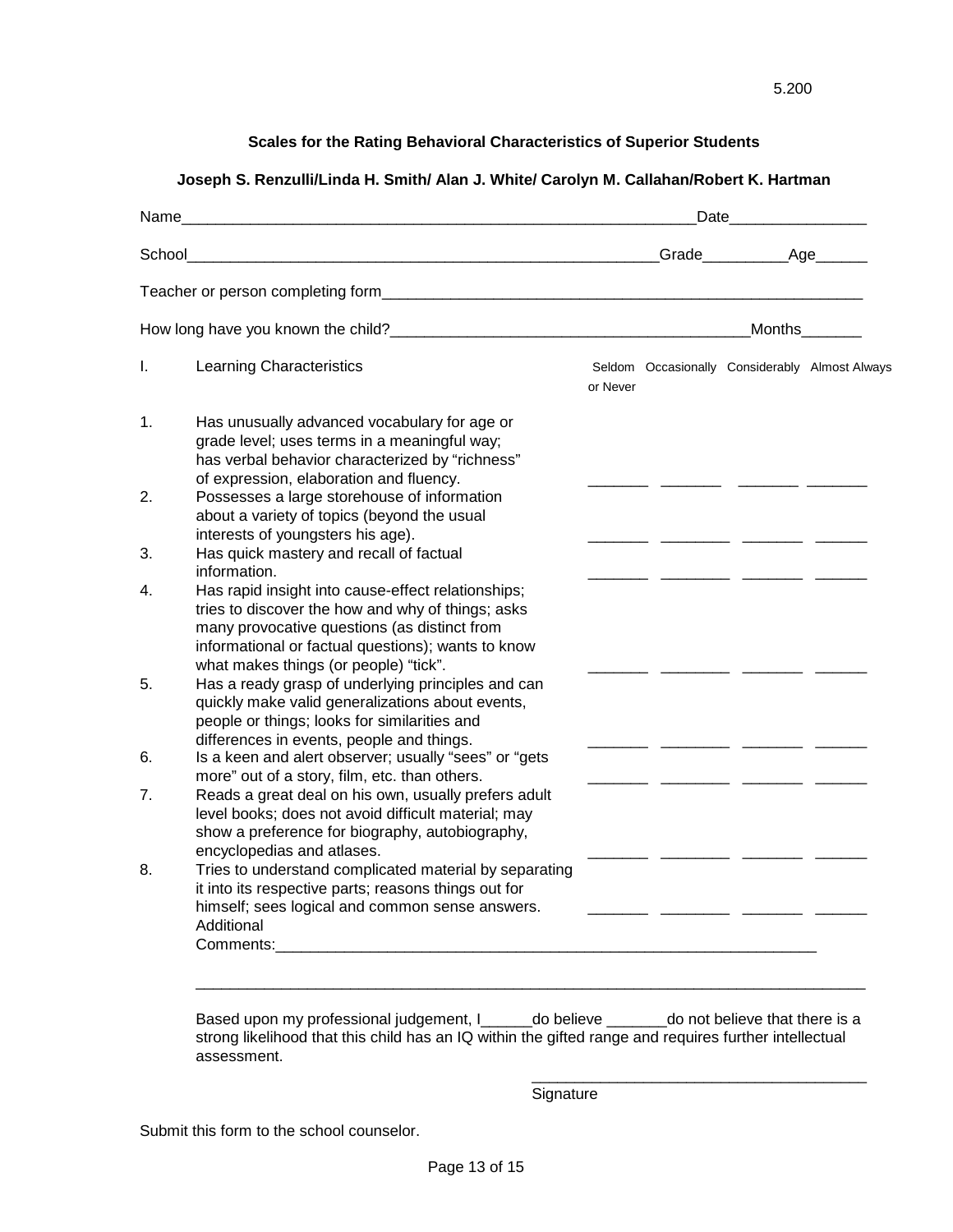## **TEACHER:**

According to WHPS guidelines for the Gifted and Talented Program, potentially gifted students in grades K,1,2,3, and 4, who score within the 94th to 96th percentile on the Iowa Test of Basic Skills become eligible for additional screening with the administration of an individually administered intelligence test. If the child's IQ corresponds to the 97th percentile or above, he/she qualifies for placement in the Gifted and Talented Program.

Your professional judgement is essential in making the distinction between those students who by definition of their above average ITBS scores are above average academically and whose intellectual level is at least average or above from those students whose intellectual ability is measurably above average and indicative of IQs within the Gifted range. Experience has shown that many children who fall within the 94th to 96th percentile on the ITBS and subsequently given intelligence tests obtained only average or above average IQs. This has led to unnecessary and costly individual evaluations and personal disappointments to students and parents. Your judgement as a classroom teacher could assist in correcting these problems by identifying those students that you feel have a strong likelihood of having IQs within the range (97% and up). Your input will be used in determining if additional intellectual assessment would be appropriate.